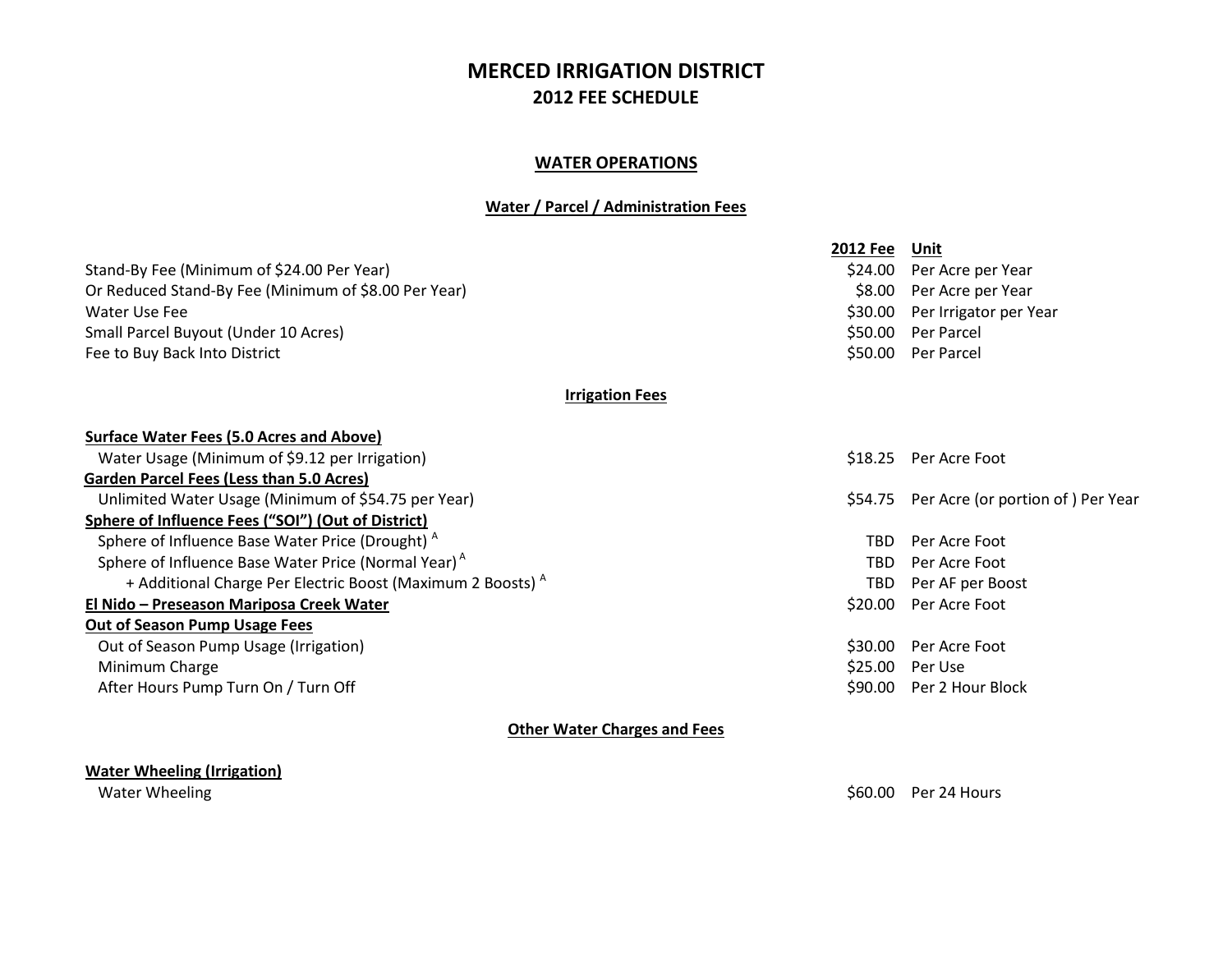#### **Non-Agriculture Water Usage 2012 Fee Unit**

Refundable Damage Deposit \$1,000.00 Per Site Water Usage Fee \$200.00 Per Acre Foot

Municipal and Industrial Water Usage (Gravity) **\$125.00 Per Acre** Foot Release of Recorded Lien **by a strategies of Recorded Lien S11.00** Per Lien **S11.00** Per Lien County Collections Processing Fee  $$15.00$  Per APN Interest Rate on Overdue Water and Standby Fees 1% Per Month

#### **Non-Refundable Engineering Fees Agreement Fees**

#### **Agreement**

| <b>Quitclaim Deed</b>                                 |
|-------------------------------------------------------|
| Easement Deed                                         |
| <b>Construction Agreement</b>                         |
| Deferment of Construction Agreement                   |
| <b>Supplements to Master Agreement</b>                |
| <b>Other Standard Agreements</b>                      |
| <b>Subdivision Drainage Agreement</b>                 |
| Deferred Fee Subdivision Drainage Agreement           |
| Non-Exclusive Pipeline License Agreement              |
| Non-Exclusive Driveway License Agreement              |
| Non-Exclusive Filtration Backflush Agreement          |
| Marginal Lands Agreement                              |
| <b>Non-Standard Agreements</b>                        |
| Temporary Portable Pump Agreement (Irrigation)        |
| <b>Temporary Pipe Crossing Agreement (Irrigation)</b> |
| Non-Exclusive Fence and Gates License Agreement       |

## \$300.00 Per Deed \$300.00 Per Deed \$300.00 Per Agreement \$300.00 Per Agreement \$125.00 Per Supplement \$300.00 Per Agreement \$300.00 Per Agreement \$300.00 Per Agreement \$265.00 Per Agreement \$265.00 Per Agreement \$265.00 Per Agreement \$265.00 Per Agreement \$65.00 Per Hour \$500.00 Per Agreement \$500.00 Per Agreement \$500.00 Per Agreement

#### **Encroachment Applications**

#### **Encroachment Type**

| Storm Discharge                                                                      | \$1,600.00 Per Application |
|--------------------------------------------------------------------------------------|----------------------------|
| Utility Crossing (Includes All Wet & Dry Utilities, Except Individual Service Lines) | \$4,700.00 Per Application |
| Individual Service Line Utility Crossings                                            | \$50.00 Per Crossing       |
| Facility Relocation / Pipelining / Lining Project                                    | \$4,700.00 Per Application |
| No Current Work - Deferment                                                          | \$1,200.00 Per Application |
| <b>Public Bridge</b>                                                                 | \$2,400.00 Per Application |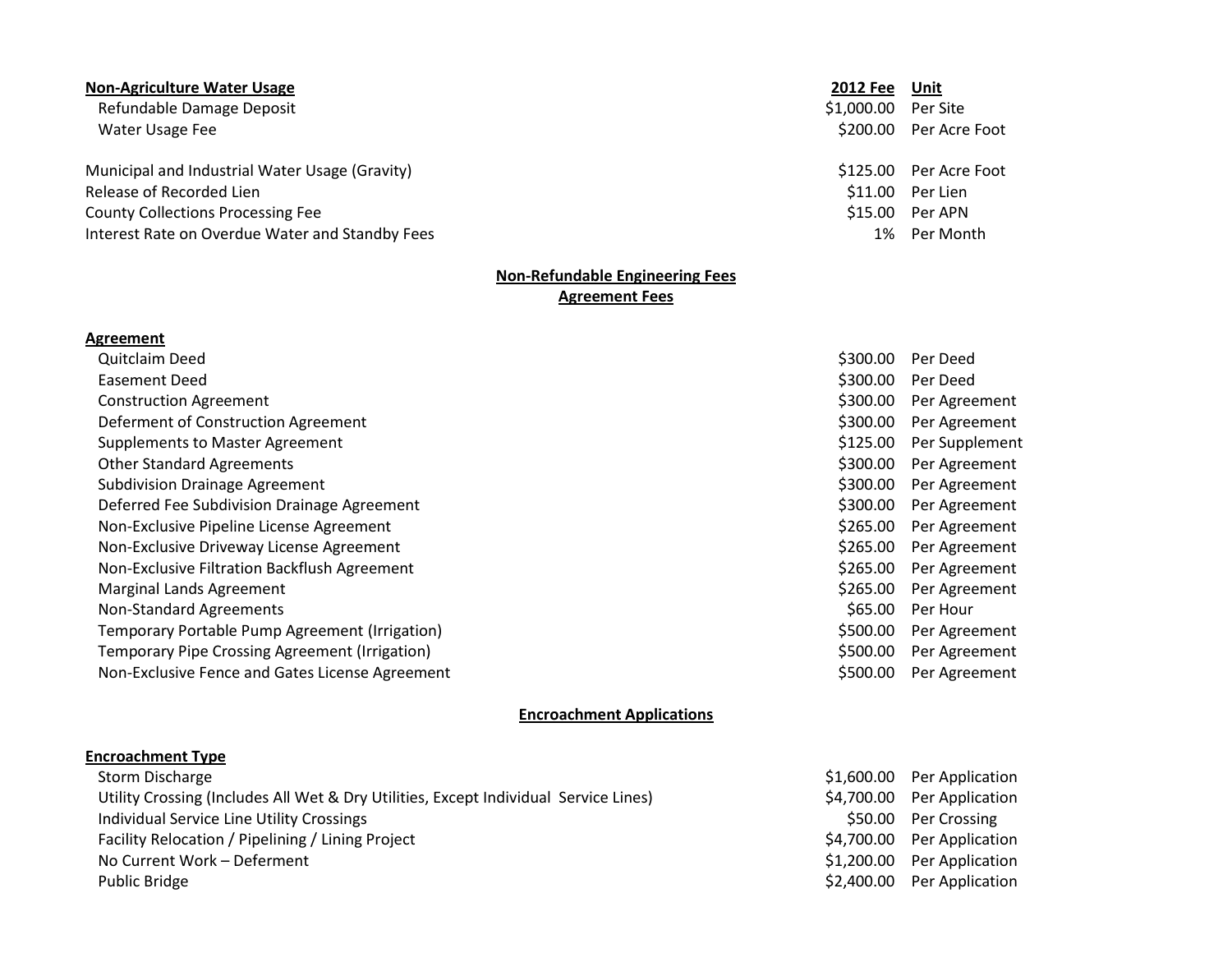### **Engineering Service Application Fees Project Type**

| New Delivery <sup>B</sup>                                  | 2012 Fee | Unit                              |
|------------------------------------------------------------|----------|-----------------------------------|
| Construction Inspection                                    | \$100.00 | Lump Sum                          |
| <b>Standards Compliance Review</b>                         | \$200.00 | Lump Sum                          |
| <b>Traveling Screen Installation</b> <sup>8</sup>          |          |                                   |
| Construction Inspection                                    | \$100.00 | Lump Sum                          |
| <b>Standards Compliance Review</b>                         | \$210.00 | Lump Sum                          |
| <b>Rotating Drum Screen</b> <sup>B</sup>                   |          |                                   |
| <b>Construction Inspection</b>                             | \$100.00 | Lump Sum                          |
| <b>Standards Compliance Review</b>                         | \$210.00 | Lump Sum                          |
| Pipeline/Canal/Lateral Relocation/Replacement <sup>C</sup> |          |                                   |
| Construction Inspection                                    | \$610.00 | Minimum + $$65/hour over 8 hours$ |
| <b>Standards Compliance Review</b>                         | \$630.00 | Lump Sum                          |
| Driveway Crossing Design <sup>C</sup>                      |          |                                   |
| Construction Inspection                                    | \$100.00 | Lump Sum                          |
| <b>Standards Compliance Review</b>                         | \$210.00 | Lump Sum                          |
|                                                            |          |                                   |

### **Engineering Service Fees for Non Standard Ag/Urban Projects**

| Senior Engineer Rate               |
|------------------------------------|
| Associate Engineer Rate            |
| <b>Engineering Technician Time</b> |
| Vehicle Mileage Rate               |

# \$85.00 Per Hour \$65.00 Per Hour \$55.00 Per Hour age Rate Current IRS Rate Current IRS Rate Per Mile

#### **Other Engineering Fees**

| <b>Plans and Specifications</b>          | Varies by Project |                     |
|------------------------------------------|-------------------|---------------------|
| Plus Postage and Handling                |                   | \$10.00 Per Mailing |
| <b>Reproduction of Maps and Drawings</b> |                   |                     |
| "D" Size (24" X 36")                     |                   | \$7.00 Per Copy     |
| "E" Size (36" X 48")                     |                   | $$10.00$ Per Copy   |
| District Map ("E" Size, Trimmed)         |                   | \$5.00 Per Map      |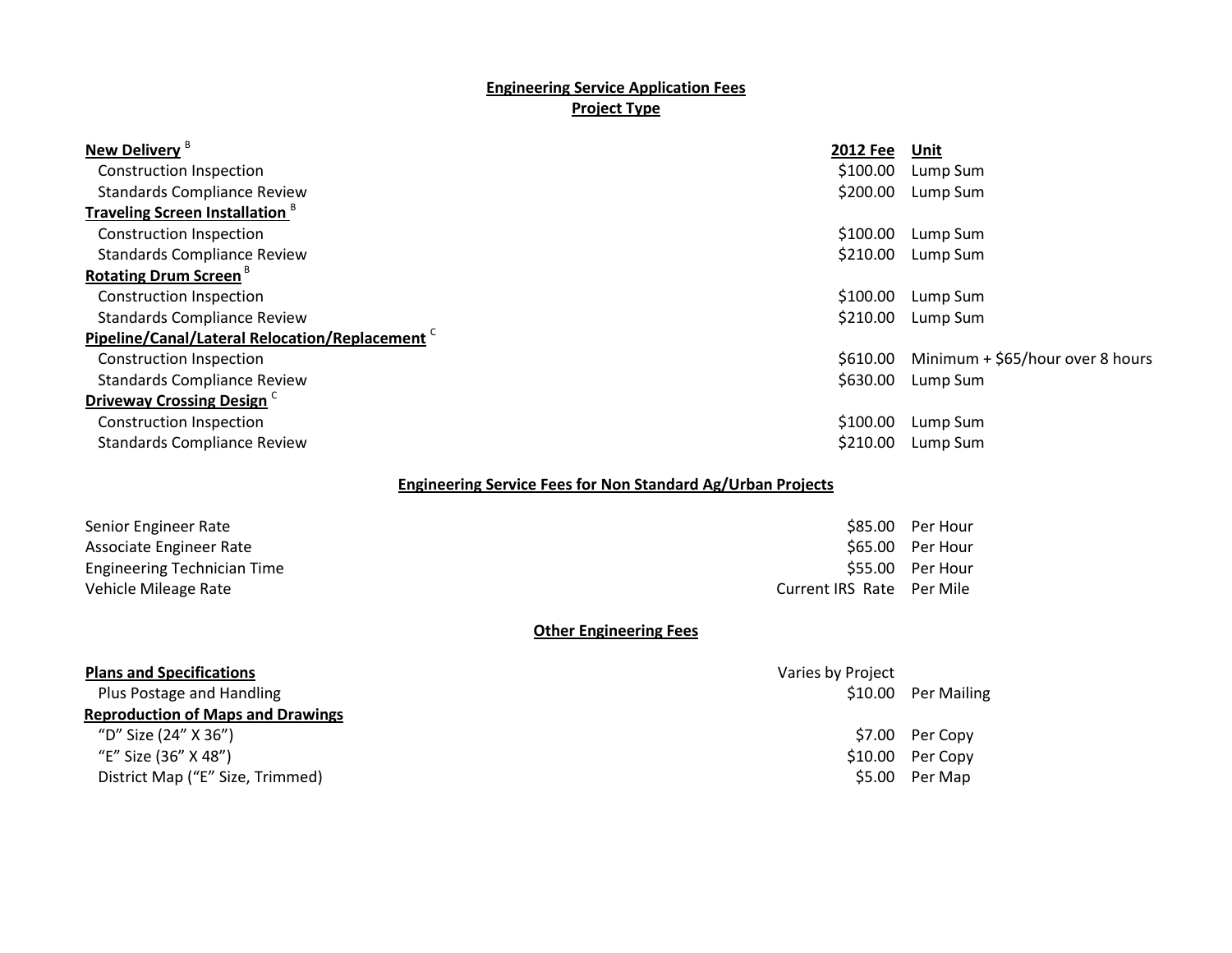#### **PARKS AND RECREATION FEES**

#### **Day Use**

|                                               | <b>2012 Fee</b> | Unit              |
|-----------------------------------------------|-----------------|-------------------|
| Vehicle                                       | \$7.00          | Per Day           |
| Vehicle - Senior Citizen <sup>D</sup>         | \$6.00          | Per Day           |
| Passenger Bus / River Raft Pick-Up            |                 | $$7.00$ Per Day   |
| Additional Charge for Each Passenger Over 8   |                 | \$0.80 Per Person |
| Motor Cycle / Bicycle (2 persons)             |                 | $$3.00$ Per Day   |
| Boat or Jet Ski                               | \$7.00          | Per Day           |
| Boat or Jet Ski - Senior Citizen <sup>D</sup> | S6.00           | Per Day           |
| Non-Motorized / CF Boat                       | \$3.00          | Per Day           |
| Pet Fee                                       | S4.00           | Per Day/Night     |
| <b>Picnic Shelter Pavilion Reservation</b>    | \$45.00         | Per Day           |

#### **RV and Camping Sites**

| Basic Camp Site (With or Without Trailer) – Low Season (Sept 16 – May 15)         | \$22.00  |
|-----------------------------------------------------------------------------------|----------|
| Senior Citizen and Handicap <sup>D</sup>                                          | \$19.00  |
| Basic Camp Site (With or Without Trailer - High Season (May 16 - Sept 15)         | \$23.00  |
| Senior Citizen and Handicap <sup>D</sup>                                          | \$20.00  |
| RV / Trailer Hookup Site (With Electric & Water) – Low Season (Sept 16 – May 15)  | \$28.00  |
| Senior Citizen and Handicap <sup>D</sup>                                          | \$25.00  |
| RV / Trailer Hookup Site (With Electric & Water) – High Season (May 16 – Sept 15) | \$30.00  |
| Senior Citizen and Handicap <sup>D</sup>                                          | \$27.00  |
| Extended Stay RV Site (8+ nights) – Low Season (Sept 16 – May 15)                 | \$18.00  |
| Extended Stay RV Site (8+ nights) - High Season (May 16 - Sept 15)                | \$24.00  |
| RV / Camp Site 2 <sup>nd</sup> Vehicle                                            | \$14.00  |
| RV / Camp Site Permit / Decal Holder Discount                                     | (52.00)  |
| Park Model Rental                                                                 | \$120.00 |
| Reservation Change / Cancellation                                                 | \$5.00   |

#### **Annual Decal Fees**

| Vehicle                                  | \$80.00 Per Vehicle |
|------------------------------------------|---------------------|
| Senior Citizen and Handicap <sup>D</sup> | \$65.00 Per Vehicle |
| Second Vehicle (Same Registered Owner)   | \$38.00 Per Vehicle |
| Replacement Decal                        | \$5.00 Per Replace  |
| <b>Boat with Trailer</b>                 | \$80.00 Per Boat    |

\$65.00 Per Vehicle \$38.00 Per Vehicle \$5.00 Per Replacement

Per Site / Night

Per Site / Night Per Site / Night

Per Site / Night Per Site / Night

Per Site / Night Per Site / Night

Per Site / Night Per Site / Night Per Site / Night Per Site / Night Per Site / Night Per Site / Night Per Site / Night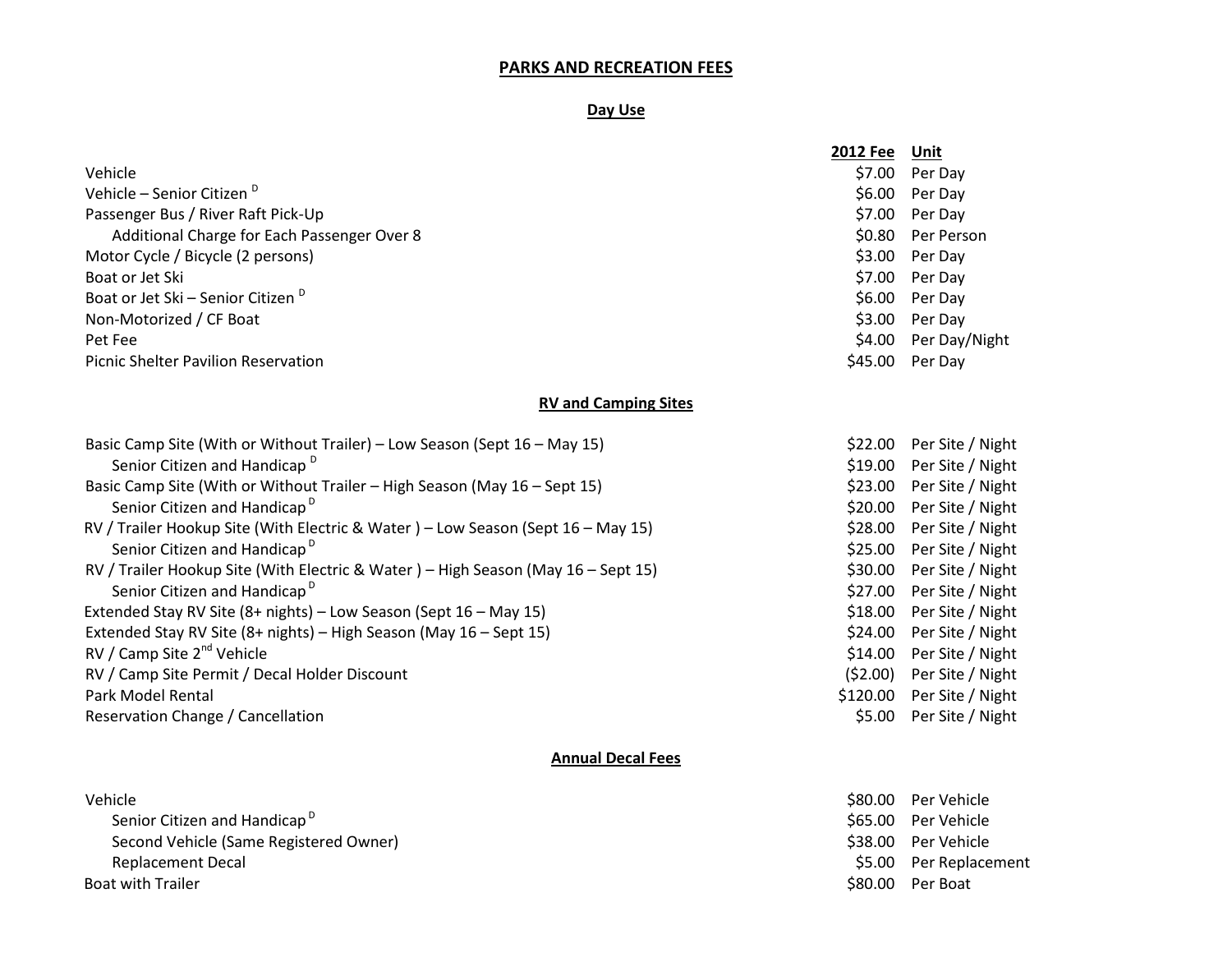Senior Citizen and Handicap<sup>D</sup> Second Boat / PWC (Same Registered Owner) 6. Second Boat 38.00 Per Boat Boat – Cabin Boat with Sleeping Capacity **\$130.00 Per Boat** Boat – Small Boat with No CF#  $\overline{ }$  Boat – Small Boat with No CF#  $\overline{ }$  Boat – Small Boat with No CF#  $\overline{ }$  Boat extra  $\overline{ }$  Boat extra  $\overline{ }$  Boat extra  $\overline{ }$  Boat extra  $\overline{ }$  Boat extra  $\overline{ }$  Boat extra  $\$ Pet the state of the state of the state of the state of the state of the S32.00 Per Pet the S32.00 Per Pet the S

#### **Houseboats**

Annual Houseboat Permit Renewal Fee - Slips \$625.00 Per Year Annual Houseboat Permit Renewal fee – Offshore Moorings **\$625.00 Per Year** \$625.00 Per Year Additional Spillway Mooring Surcharge Notational Spillway Mooring Surcharge Notational Spillway Mooring Surcharge Houseboat Transfer Fee \$500.00 Per Transfer New Houseboat Permit Fee Table 1999 and the Control of the Table 1999 and the Table 1999 and the Table 1999 and TBD Per Permit Houseboat Default Cure Fee \$1,000.00 Per Occurrence

**2012 Fee Unit** \$65.00 Per Boat

#### **Concessionaire Houseboat Repair Yard – MID Fees**

Repair – Yard Occupancy Fee (1-6 Months) Note and the state of the state of the North Separate Separate Separate Separate Separate Separate Separate Separate Separate Separate Separate Separate Separate Separate Separate S Repair – Yard Occupancy Fee (7+ months) N/A Per Day Compliance/Collection Fee  $$25.00$  Per Incident

#### **STORM DRAINAGE FEES**

#### **Annual Storm Drainage Assessment**

Residential Lots (1 Acre or Less) \$12.30 Per Residential Unit

Commercial Property \$126.76 Per Impermeable Acre

#### **Storm Drainage Hook-Up Fee**

Residential Lots (1 Acre or Less) \$205.00 Per Lot Commercial Property – The Greater of Either: \$205.00 Per Lot Or **\$2,113.00** Per Impermeable Acre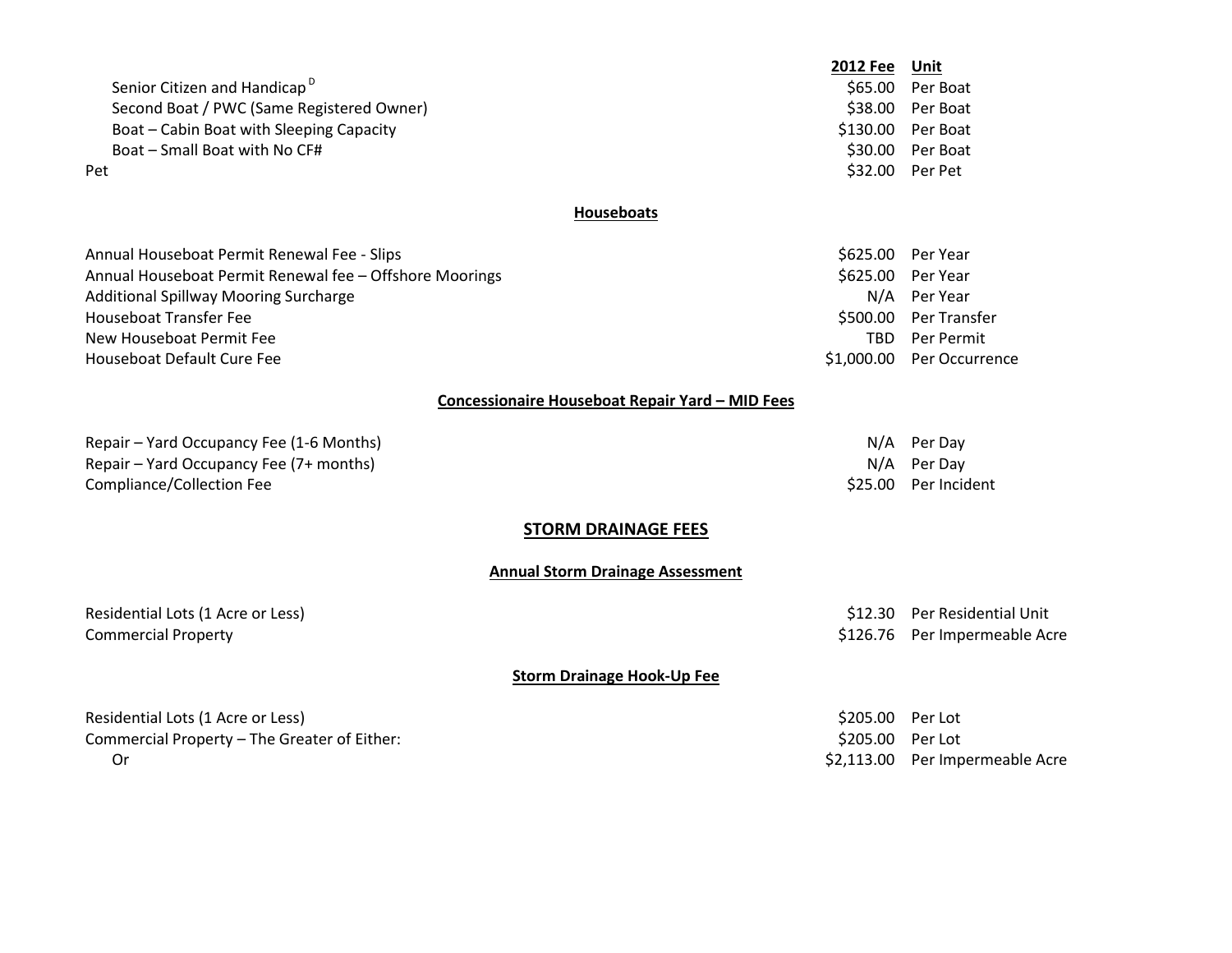### **ELECTRIC SERVICES FEES**

### **Electric Service Rate Schedules**

(Please refer to individual rate schedules for detailed rate information)

| $AG-2$  | Agricultural                          | $0 - 199$ KW      |
|---------|---------------------------------------|-------------------|
| EGS-2   | Commercial/Small Industrial           | $0 - 35$ KW       |
| $MD-4$  | Municipal                             | 35 - 499 KW       |
| $MD-3$  | Municipal                             | 500 - 999 KW      |
| $ED-4$  | Commercial/Industrial                 | 35 – 499 KW       |
| ED-3V   | Commercial/Industrial                 | $200 - 499$ KW    |
| $ED-3$  | Commercial/Industrial                 | $500 - 999$ KW    |
| $ED-2$  | Commercial/Industrial                 | 1000 KW and Above |
| ED-2P   | Commercial/Industrial                 | 1000 KW and Above |
| RES2    | Residential <sup>E</sup>              |                   |
| LSC.    | Streetlighting - Customer Owned       |                   |
| $LSC-1$ | Streetlighting - District Owned       |                   |
| MEF     | Flat Rate Service - Non-Metered Loads |                   |
| IRC.    | Investment Recovery Charge            |                   |

NEM Net Energy Metering

# **Care Program Income Limits (Effective 6/1/2009)**

| <b>Care Income Limit</b> |
|--------------------------|
| \$30,500.00              |
| \$35,800.00              |
| \$43,500.00              |
| \$50,600.00              |
| \$58,000.00              |
| \$7,400.00               |
|                          |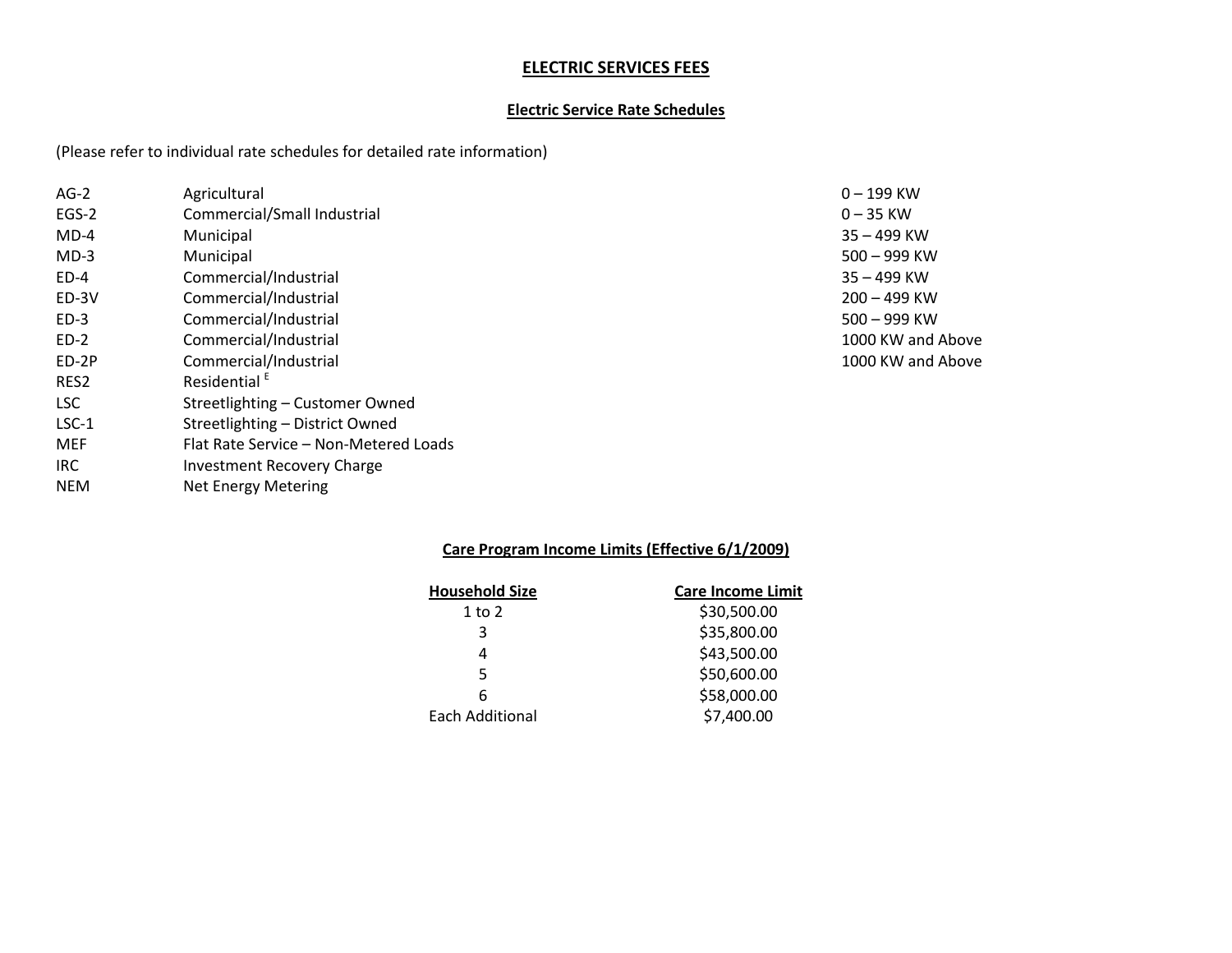# **Customer Service Charges and Fees**

|                                                                  | 2012 Fee Unit |                         |
|------------------------------------------------------------------|---------------|-------------------------|
| <b>Billing Items</b>                                             |               |                         |
| Minimum Deposit - Residential                                    | \$200.00      | Per Account             |
| Minimum Deposit - Commercial / Industrial                        | \$400.00      | Per Account             |
| Due Date for Electric Bills                                      | 20            | Day                     |
| <b>Billing Delinquent Charge</b>                                 |               | 1.5% Per Month          |
| Maximum Credit / Debit Card Payment Amount                       | \$10,000.00   | <b>Per Transaction</b>  |
| Telephone Payment Convenience Fee                                | \$5.00        | Per Payment             |
| <b>Dishonored Check Charge</b>                                   | \$25.00       | Per Check               |
| Credit Card Chargeback Fee                                       |               | \$25.00 Per Chargeback  |
| <b>Other Customer Service Fees</b>                               |               |                         |
| Disconnection Processing Fee (charged when work order generated) | \$20.00       | Per Incident            |
| Disconnection Fee - At Power Source                              |               | \$125.00 Per Disconnect |
| <b>Reconnection Fee At Power Source</b>                          |               | \$125.00 Per Reconnect  |
| Service Restoration Fee - At Meter                               |               |                         |
| During Regular Posted Hours                                      |               | \$45.00 Per Reconnect   |
| Same Day - During Regular Posted Hours                           |               | \$75.00 Per Reconnect   |
| Outside Regular Posted Hours (Request Submitted after 3:00pm)    |               | \$225.00 Per Reconnect  |
| Meter Re-Read                                                    | \$30.00       | Per Read                |
| Meter Test Charge                                                |               | \$45.00 Per Test        |
| <b>Broken or Damaged District Equipment</b>                      |               |                         |
| Meter - Residential                                              | \$92.00       | Per Meter               |
| Meter – Commercial / Industrial $^A$                             | <b>TBD</b>    | Meter-Specific          |
| <b>Special Ring</b>                                              | \$17.00       | Per Ring                |
| Pad Lock                                                         | \$9.50        | Per Lock                |
| <b>Tampering Service Charge</b>                                  | \$200.00      | Per Occurrence          |
|                                                                  |               |                         |

# **Other Electric Services Charges and Fees**

### **Billing Items**

| Temporary Service Charge (see Rule 13) <sup>A</sup>           | TBD.     | Project-Specific            |
|---------------------------------------------------------------|----------|-----------------------------|
| Permanent Service Charge for Metered Pedestals (Single Phase) |          |                             |
| <b>Connection Charge</b>                                      | \$200.00 | Per Meter                   |
| Cable Charge                                                  |          | \$2.00 Per Foot of Cable    |
| <b>Streetlight Connection Charge</b>                          | \$125.00 | <b>Per Connection Point</b> |